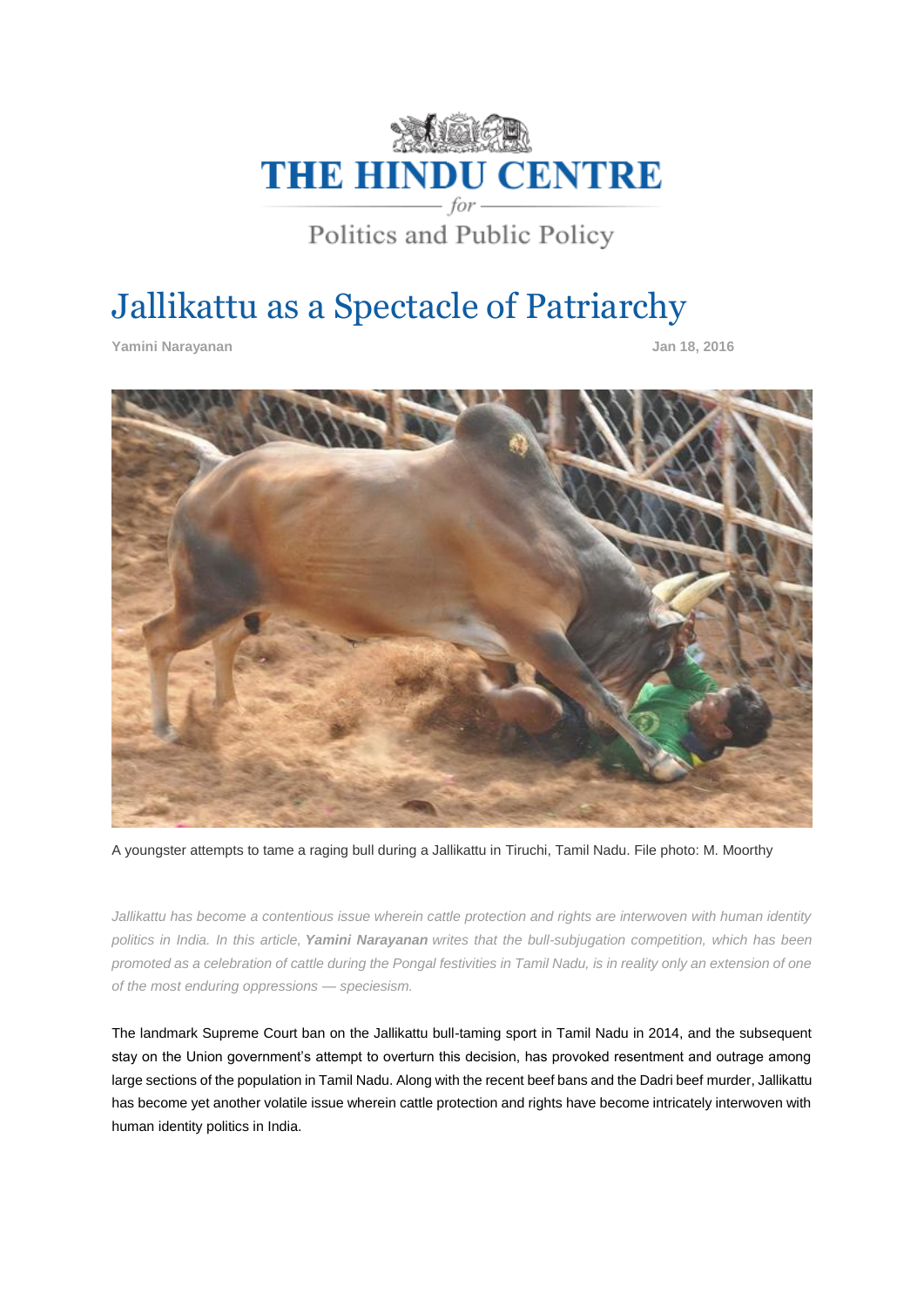The objections to the ban on Jallikattu primarily are that international animal welfare organisations such as People for the Ethical Treatment for Animals (PETA), acting in consonance with the Animal Welfare Board of India (AWBI), are essentially vehicles of Western cultural imperialism that have set out to wilfully destroy an ancient Tamil tradition by engendering the extinction of the Kangayam breed bulls that are used in the sport. Without the sport, farmers will be discouraged from breeding or protecting the Kangayams, which will instead be slaughtered. This way, the indigenous breeds used in Jallikattu will be replaced by foreign and exotic crossbreeds through animal and semen import for profit to Western agricultural economies. Kangayam owners also argue that unlike other breeds, male cattle are not slaughtered if deemed useful for Jallikattu or traction work  $1$ . The considerable photographic and video footage of violent cruelty to the bulls documented by the AWBI and PETA during previous Jallikatu events have been dismissed by supporters as 'exceptions' rather than acts inherent in the domination of large untamed animals. These objections do not adequately address the core question of why post-harvest domination of cattle is enacted, or the strong attachment to such sports.

### **Man over bull: enactment of patriarchy**

Akin to numerous traditions in India that have historically subjugated women in the name of culture, the Jallikattu is deeply mired in intricate intersections of oppressive patriarchy. Professor of Natural History, Yuval Harari, describes the domestication of cattle — and especially the bull — as humankind's singular civilisational achievement that contributed to the *homo sapien's*extraordinary leap from low on the food chain to the apex position [2](http://www.thehinducentre.com/the-arena/current-issues/article8119877.ece#Two) . It is no coincidence that a bull-subjugation mega-event is regarded as an integral part of a harvest festival like Pongal where cattle in particular are celebrated — and also ritually oppressed. It is on *Maatu-Pongal*, a day dedicated exclusively to agricultural bovines, that Jallikattu is played.

The greatest impetus for the subordination of cattle was the milk of the cow. However, to access this, it was necessary to bypass the fiercely protective bull that watched over its herd of cows. In his *Sacred Bull*, *Holy Cow: A Cultural Study of Civilization's Most Important Animal*, Donald Sharpes offers a cultural and evolutionary analysis of the subjugation of the bull across cultures through bull-taming sports, bull-racing, bull-fights, and rodeos, among others <sup>[3](http://www.thehinducentre.com/the-arena/current-issues/article8119877.ece#Three)</sup>. No other animal has come close to the cow and the bull in sharing a viscerally intimate relationship with humans, or possibly suffered more for it. The domestication of the cow involved the maximum risk of death for humans who needed to get past ferocious, angry, and virile bulls to gain proximity to the cows. The spectacular rituals around bull sports involve young men who sought to demonstrate their virility, masculinity, and ultimately, their sexual domination of the raw potent power of an angry bull. Bull domestication spectacles were somewhat similar to symbolic demonstrations of military victories or prowess by nation-states, except that there was nothing tokenistic about this exhibition of 'victory' of man over bull. Harari notes that humans have nothing but cruelty as a defence or attack against large untamed animals, and the activists' footage of Jallikattu as well as the long period of bull-training testifies to this. Donald Sharpes writes,

The bull represents virile strength and awesome power in a way that a larger animal, like a lumbering elephant, does not. Nobody really domesticates a virile bull, but each can be sedated with drugs and castrated to remove most aggressiveness. Before domesticating the cow, as our ancestors learned quickly, it was necessary to subdue the bull, and not be gored in the process.

The outcry against 'foreign' interference through PETA is also eerily reminiscent of Hindutva patriarchal insecurities during colonial times around the unravelling of oppressive gender relations through the ideas of secularism and democracy — a legacy that has endured. While Hindu men could take advantage of 'surrendering' to the secular and egalitarian principles that they were exposed to through colonialism, Hindu women became more trapped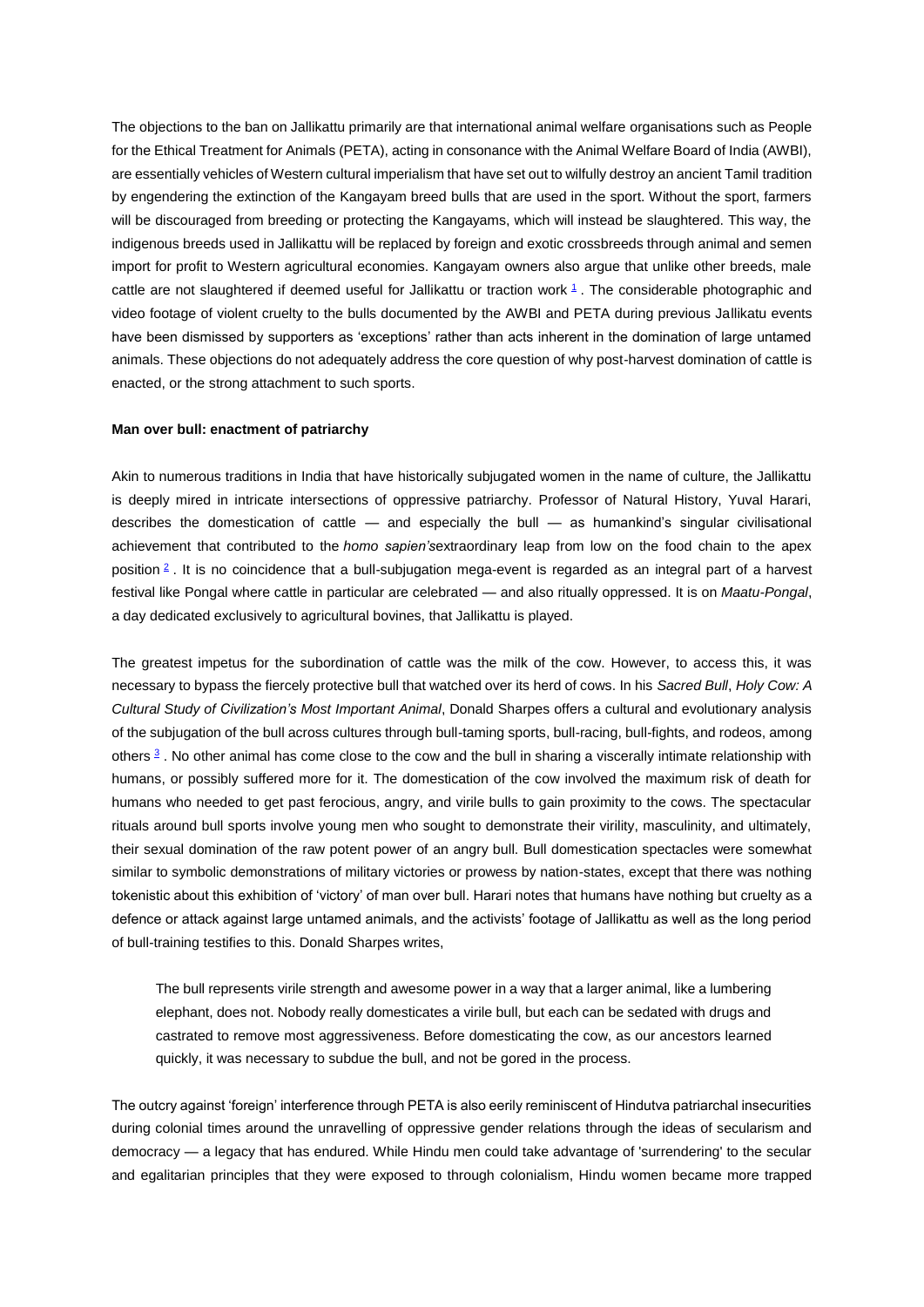within the rigid discourse of Hindu nationalism as propagated by right-wing political parties  $4$ . The pure Hindu woman was to be the guardian of Hindu culture. Women's rights and freedoms thus heavily retrogressed in response to patriarchal fears of losing domination due to foreign influences. Oppression has too many benefits for the oppressor to yield control too easily.

Cattle in India are even more oppressively enmeshed in the patriarchal foundations that have defined Indian social structures for millennia as the violence done to animals occurs at multiple intersections of sexism, racism, sectarianism, and one of the most enduring oppressions in planetary history — speciesism. It is entirely unsurprising that current right-wing nationalist parties should respond with identical insecurities and outrage to the idea of animal rights as they have historically done with women's rights.

The assertions of Jallikattu supporters that the bulls are regarded as "sacred" or "royal" should ring deafening alarm bells. Assigning animals a divine status —as with women —is a process of objectification. Objectification, regardless of process or purpose, is rife with violence as it denies moral personhood, agency, and the right not to be exploited for what is ultimately an economic profit.

Our cattle, especially the indigenous breeds, are burdened with the task of preserving a particular 'glorious' aspect of pure Hindu culture, even as it brings them extraordinary violence. The promotion of the indigenous breeds' A2 milk, which is supposedly infused with medicinal properties, amounts to their exploitation to preserve a particular brand of Hindu cultural purity, even as these cattle experience the same horrendous transport and slaughter conditions as the crossbreeds once past their productivity. The selective criminalising of beef over milk in a purported move to 'protect' cattle is, likewise, a blatant political manipulation of sectarian politics, for it is milk production that sends cattle in India to slaughter, rather than beef. However, milk consumption forms a core aspect of almost every religious and mundane activity for Hindus, and is both a sacred and an economic resource  $\frac{5}{5}$  $\frac{5}{5}$  $\frac{5}{5}$ .

### **Native-breed extinction and single-issue campaigns**

The Jallikattu supporters have two valid anxieties, both of which must be addressed through creative and empathetic ways that recognise the moral personhood of animals. One is a concern that the Kangayam bulls may be rendered extinct if the sport is disallowed. Indeed, the diminishing patronage of the use of the indigenous Rajapalayam dog for hunting in Tamil Nadu has pushed this breed to the brink of extinction  $6/2$  $6/2$ . However, to suggest that the only way to preserve breeds and species is through violent oppression is akin to the absurdity of suggesting that the only way to address declining birth rates of human populations or the preservation of indigenous tribes in some regions is through the violent rape of their women. This sends an unthinkably dangerous message that the only response — indeed, even an ethical and honourable response! — to the violent exploitation of non-human animals is more violence rather than compassion and justice.

The threat of extinction only demonstrates the criminal failure of sound state-affiliated biodiversity conservation policies and priorities, as well as state-directed animal husbandry in India. These are chiefly preoccupied with wildlife conservation, or livestock breed upgradation, rather than the protection of the rights of multispecies to life and freedom.

India urgently needs an exclusive Ministry for Animal Rights and Justice, which is solely concerned with advocating and working for the recognition of the moral personhood and universal rights of all non-human species. The absence of such a clearly mandated department that looks after the animal citizens of India is the real threat to the bulls, and all other creatures. In the absence of such a Ministry, the Supreme Court and the Tamil Nadu state must